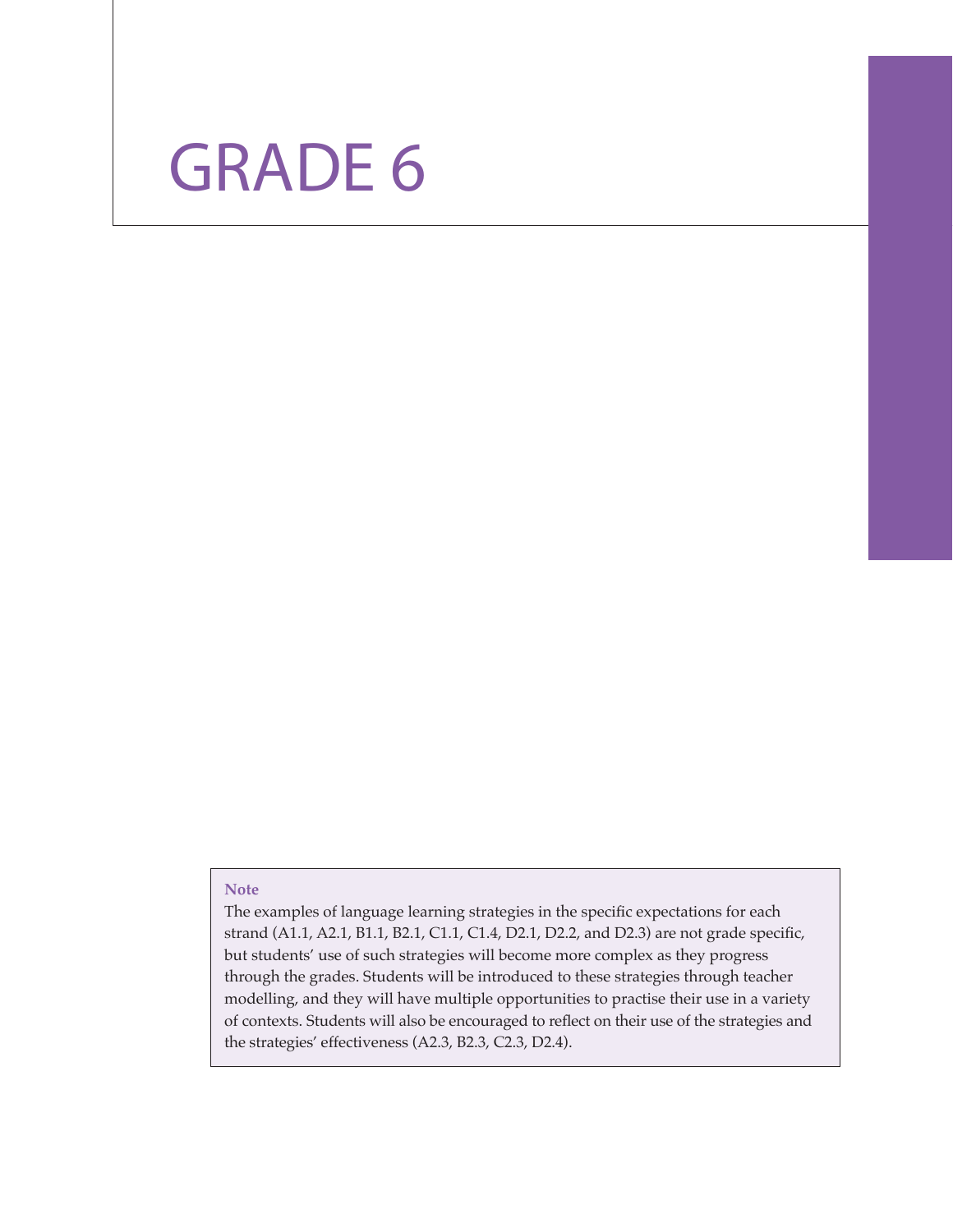# A. LISTENING

# OVERALL EXPECTATIONS

By the end of Grade 6, students will:

- A1. **Listening to Understand:** determine meaning in a variety of oral French texts, using a range of listening strategies;
- A2. **Listening to Interact:** interpret messages accurately while interacting in French for a variety of purposes and with diverse audiences;
- A3. **Intercultural Understanding:** demonstrate an understanding of information in oral French texts about aspects of culture in diverse French-speaking communities and other communities around the world, and of French sociolinguistic conventions used in a variety of situations and communities.

# SPECIFIC EXPECTATIONS

## A1. Listening to Understand

By the end of Grade 6, students will:

### A1.1 Using Listening Comprehension

**Strategies:** identify a range of listening comprehension strategies and use them before, during, and after listening to understand oral French texts *(e.g., activate prior knowledge to make connections between texts and their own experiences; take notes to record new vocabulary; visualize different elements in a description and speak, mime, or draw to depict what they have imagined; use self-questioning and make predictions to monitor understanding while listening; formulate and ask questions to clarify understanding)*

*Teacher prompts:* "Quelle stratégie t'aide à organiser les points importants d'une présentation?" "Comment est-ce que la visualisation d'un texte enrichit ta compréhension?"

*Instructional tip:* Teachers can suggest that students create a mind map to activate their prior knowledge about the topic of a presentation they are about to listen to.

### A1.2 Demonstrating Understanding:

demonstrate an understanding of the purpose and meaning of oral French texts containing familiar and new words and expressions about themselves, family, friends, and topics of personal interest, with contextual and visual support *(e.g., listen to a classmate's description of a procedure and mime the steps and/or actions described; listen to a description of a person in a* 

*story/movie and identify which character is being described; listen to the results of a survey and use numbers, words, and pictures to illustrate the findings; listen to a read-aloud of an authentic text about the environment, healthy eating, or First Nations people and use words, pictures, and/or actions to restate the main idea and related details; listen to a popular song in French and identify familiar words and expressions; listen to directions to a popular location or attraction and trace the route on a map)*

*Teacher prompts:* "Quels sont les mots et expressions clés qui t'aideront à expliquer le message du texte?" "Que peux-tu faire pour montrer que tu comprends ton prof ou tes amis?"

### *Instructional tips:*

(1) Prior to a listening assignment, teachers can use an anticipation guide to identify key vocabulary students will need to know in order to understand the text.

(2) Teachers can encourage students to illustrate or dramatize key elements from a read-aloud.

### A2. Listening to Interact

By the end of Grade 6, students will:

### A2.1 Using Interactive Listening Strategies:

identify and use interactive listening strategies to suit a variety of situations while participating in social and academic interactions *(e.g., ask questions to deepen understanding and make connections to the ideas of others; affirm the ideas*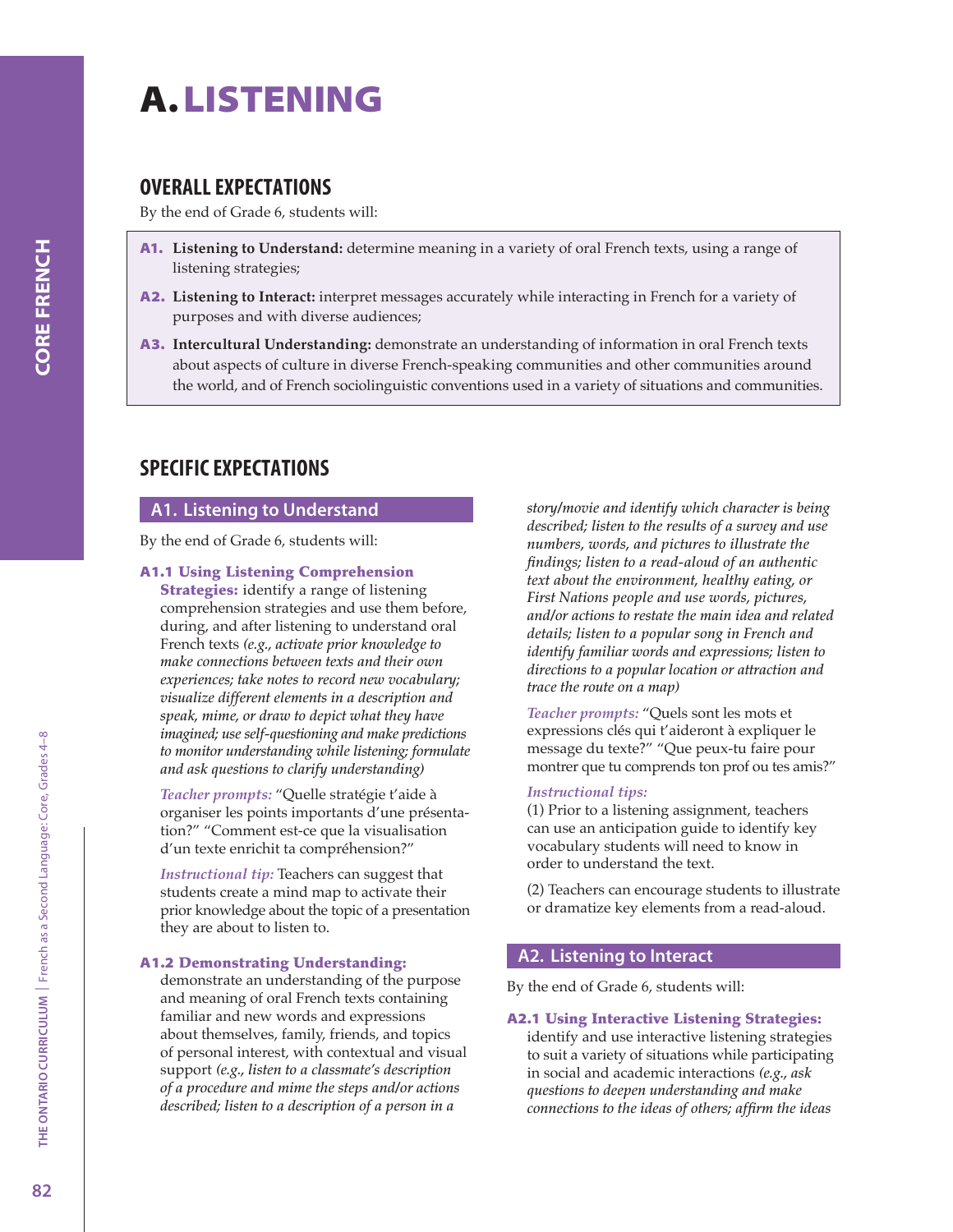*of others and build on them when offering their own views; use brief vocal prompts to signal agreement or interest during conversations; ask for repetition when necessary)*

*Teacher prompts:* "Comment est-ce que tu peux participer à une conversation sans parler?" "Pourquoi est-il important de demander à quelqu'un de répéter un mot ou une expression pendant une interaction?"

*Instructional tip:* Teachers can model note-taking or restating skills to demonstrate additional effective listening strategies.

A2.2 Interacting: respond with understanding to what others say while participating in guided interactions about familiar topics, with contextual and visual support *(e.g., conduct and/or respond to a survey of classmates and compile information about their favourite foods, sports, and/or family activities; in collaboration with a peer, plan a waste-free lunch; exchange opinions with a peer about a favourite video game, movie, or book; listen and respond to questions from a partner about personal interests; listen to a short paragraph read by the teacher and work with a group to reconstruct the text; participate in a conversation about school rules by listening to classmates' ideas and contributing their own opinion)*

*Teacher prompts:* "Quels indices t'aident à comprendre les questions d'un sondage?" "Pourquoi est-il important de bien écouter pendant un échange d'opinions?" "Pourquoi est-il important d'écouter tout le message d'un camarade de classe avant de faire part de ton idée ou de ton opinion?"

*Instructional tip:* Teachers can model the use of "Est-ce que…?" and inversion to help students vary the form of their questions.

### A2.3 Metacognition:

(a) describe, in conversation with the teacher and their peers, factors that prevent them from listening effectively *(e.g., lack of familiarity with topics discussed, lack of familiarity with vocabulary, difficulty processing information quickly)* and some strategies they found helpful before, during, and after listening; (b) identify their areas of greater and lesser strength as listeners, and plan steps they can take to improve their listening skills *(e.g., compare postures that are conducive and not conducive to attentive listening; reflect on their ability to respond to specific cues that signal the need for attentive listening; evaluate their use of listening strategies and plan to incorporate new strategies to ensure comprehension; record useful strategies in a learning log)*

*Teacher prompts:* "Quelles stratégies est-ce que tu utilises pour bien écouter?" "Comment est-ce que tu devines le sens d'un mot que tu ne connais pas?" "Pourquoi est-il utile de connaître le vocabulaire avant d'écouter?" "Quels sont les obstacles qui empêchent ton écoute? Qu'est-ce que tu peux faire pour éviter ces distractions?"

*Instructional tip:* Teachers can model expressions that students can use to assess their listening skills (e.g., "Je me couche de bonne heure pour penser clairement le lendemain à l'école", "Je me lève à temps pour arriver à l'heure à l'école").

### A3. Intercultural Understanding

By the end of Grade 6, students will:

A3.1 Intercultural Awareness: using information from oral French texts, identify French-speaking communities in eastern, western, and northern Canada; find out about aspects of their cultures; and make connections to personal experiences and their own and other communities *(e.g., identify examples from audio and/or audio-visual media that illustrate the status of French as an official language of Canada; listen to the national anthem in French and work in groups to map some similarities and differences between the French and English versions; listen to French Canadian folktales and legends and speak, draw, write, graph, or select images to illustrate topics that interest them; listen to historical accounts about the* voyageurs *and* coureurs de bois *and discuss their significance in the development of Canada as a nation; listen to songs such as "À la claire fontaine", "C'est l'aviron", "V'la l'bon vent" and identify their significance to Métis and other French Canadian communities; listen to participate in traditional storytelling games)*

*Teacher prompts:* "Quels indices culturels (p. ex., les danses, la musique, les traditions, les célébrations) t'aident à identifier les communautés francophones des provinces atlantiques, des provinces de l'ouest, etc.?" "Comment est-ce que les médias démontrent l'importance du français comme langue officielle au Canada?" "Comment est-ce que le fait d'écouter les opinions des autres t'aide à les comprendre?"

### *Instructional tips:*

(1) Teachers can support students by clarifying the meaning of culturally specific vocabulary and expressions used in media clips from diverse cultures.

(2) Teachers can encourage students to listen for the use of the past tenses in French Canadian folktales and legends.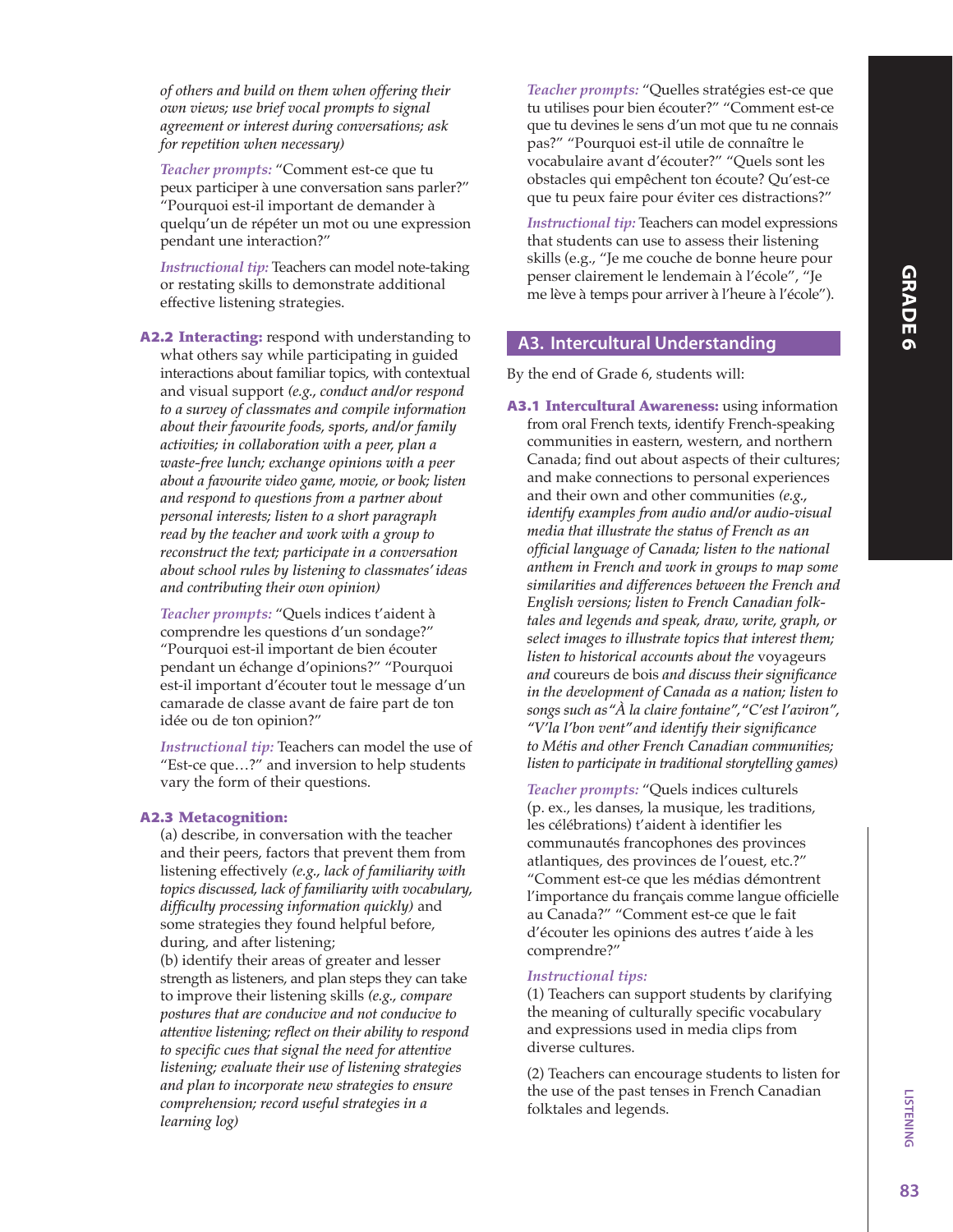### A3.2 Awareness of Sociolinguistic Conventions:

using information from oral French texts, identify and demonstrate an understanding of sociolinguistic conventions used in a variety of situations in diverse French-speaking communities\* *(e.g., identify similarities and differences in language used by different age groups; listen to examples of polite/familiar and singular/plural forms of address and identify the correct form to suit specific situations; respond with understanding to familiar expressions used in greetings and leave-takings)*

*Teacher prompts:* "Comment est-ce que la situation détermine l'emploi approprié des salutations, des formules de politesse et des remerciements?" "Comment est-ce que tu peux interrompre quelqu'un poliment afin de lui demander de clarifier son message?"

*Instructional tip:* Teachers can ask students to identify some of the differences between formal and informal greetings and leave-taking expressions (e.g., "Salut", "Je suis heureux(se) de faire votre connaissance", "Je vais te parler demain", "J'attendrai ta réponse", "On discutera de ça demain").

\* Students are encouraged to identify examples of usage that is specific to particular regions or communities (e.g., Frenchspeaking communities in eastern, western, and northern Canada) but are not expected to do so.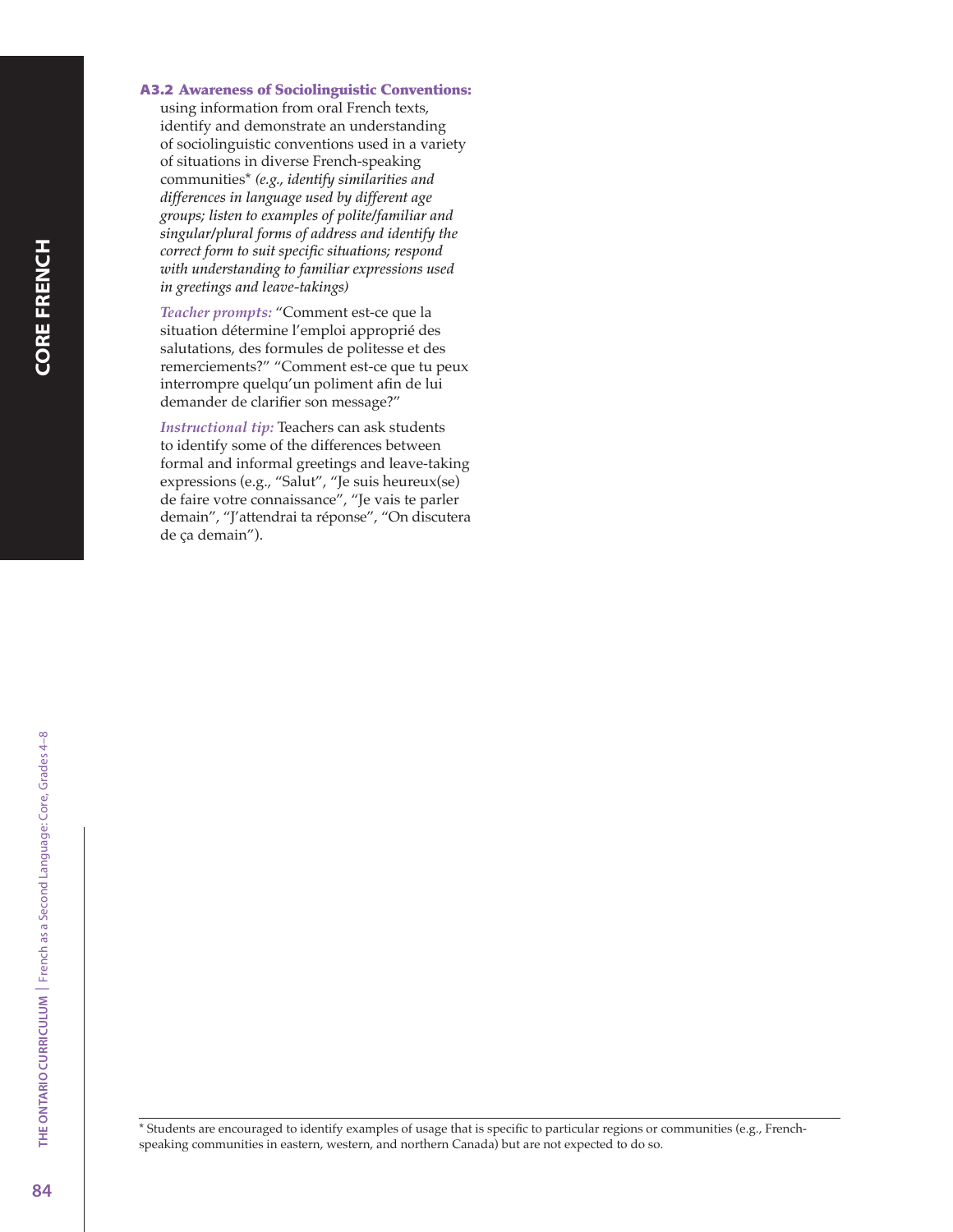# B. SPEAKING

# OVERALL EXPECTATIONS

By the end of Grade 6, students will:

- B1. **Speaking to Communicate:** communicate information and ideas orally in French, using a variety of speaking strategies and age- and grade-appropriate language suited to the purpose and audience;
- **B2.** Speaking to Interact: participate in spoken interactions in French for a variety of purposes and with diverse audiences;
- B3. **Intercultural Understanding:** in their spoken communications, demonstrate an awareness of aspects of culture in diverse French-speaking communities and other communities around the world, and of the appropriate use of French sociolinguistic conventions in a variety of situations.

# SPECIFIC EXPECTATIONS

## B1. Speaking to Communicate

By the end of Grade 6, students will:

B1.1 Using Oral Communication Strategies:

identify a range of speaking strategies and use them appropriately to express themselves clearly and coherently in French for a variety of purposes and to a variety of audiences *(e.g., use gestures, familiar words, and memorized expressions based on a model to present and refine a message; provide supporting details to clarify ideas and opinions)*

*Teacher prompts:* "Comment est-ce que tu peux communiquer ton message clairement?" "Quels détails peux-tu ajouter pour appuyer ton message?"

**B1.2 Producing Oral Communications: using** familiar words and expressions, produce brief, rehearsed messages in French containing ideas and information about themselves, family, friends, and their environment, with contextual, auditory, and visual support *(e.g., describe past and future personal experiences and events, and everyday routines, using familiar sentence patterns and vocabulary; use familiar expressions and words as sentence starters; describe the findings of a survey about trades and professions in Canada; describe popular leisure activities in a particular region; describe how they are caring for the planet by being environmentally friendly; describe the roles of an animal within its ecosystem)*

*Teacher prompts:* "Quels sont les mots et les expressions qui servent à bien décrire ta famille et tes amis?" "Comment peux-tu raconter une histoire pour divertir les autres?" "Comment est-ce que tu peux partager les résultats d'un sondage d'une façon amusante ou engageante?"

### *Instructional tips:*

(1) Teachers can introduce students to the use of expressions, such as "C'est nécessaire de…", "Il est important de…", "Il faut/Il ne faut pas…", plus an *infinitif*, to highlight ideas they wish to emphasize.

(2) Teachers can promote the use of linking/ transitional words (e.g., "et", "parce que", "aussi") to clarify relationships between ideas and increase coherence.

**B1.3 Speaking with Fluency:** speak with a smooth pace, appropriate intonation, and accurate pronunciation in rehearsed communications about personal and familiar topics *(e.g., make straightforward requests, express preferences, and describe interests with minimal hesitation; express themselves with some facility on everyday topics, using familiar vocabulary, language patterns, and learned sentence structures; use standard greetings and expressions of courtesy with minimal hesitation in classroom activities; pronounce words correctly in classroom activities to practise new vocabulary)*

*Teacher prompts:* "Qu'est-ce que tu fais pour t'exprimer avec clarté?" "Pourquoi est-ce que c'est important de pratiquer et d'utiliser les nouveaux mots?" "Que fais-tu pour présenter tes pensées dans un ordre logique?" "Que fais-tu pour ajouter de l'emphase durant la présentation d'un poème?"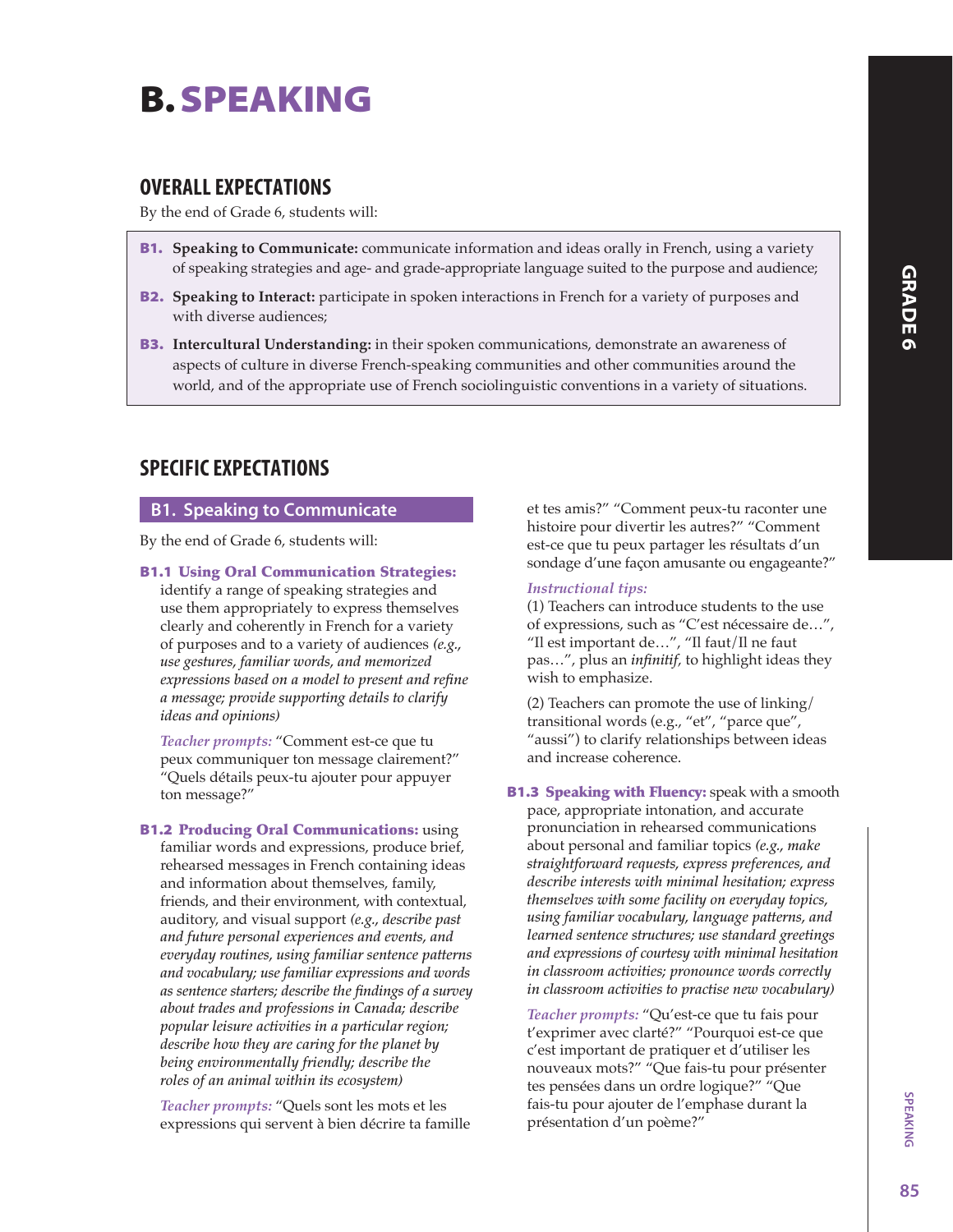### B2. Speaking to Interact

By the end of Grade 6, students will:

### B2.1 Using Speaking Interaction Strategies:

demonstrate an understanding of appropriate speaking behaviour in a variety of situations *(e.g., paraphrase to clarify meaning; acknowledge and show respect for different points of view; ask for information to clarify understanding; acknowledge the contributions of others before stating their own views; look at the listener/audience; use visual supports, facial expression, tone of voice, and gestures such as nodding, pointing, and shrugging to help clarify their meaning)*

*Teacher prompts:* "Comment est-ce que les aides visuelles peuvent t'aider à clarifier un message?" "Pourquoi est-ce que c'est important de reconnaître les contributions de chaque membre du groupe quand vous partagez vos idées?"

*Instructional tip:* Teachers can model and ask students to practise polite ways to contribute ideas, opinions, and alternative views in a conversation, using expressions such as "D'après moi…", "À mon avis…", "Selon moi", "Je ne suis pas d'accord", "Excusez-moi", "Je n'ai pas pensé à ça".

**B2.2 Interacting:** engage in guided spoken interactions with their peers and the teacher, using familiar words and expressions, with teacher modelling and support *(e.g., initiate and respond to greetings; participate in brief conversations; outline rules and negotiate actions when playing barrier games; ask questions, describe different perspectives, and outline possible solutions in discussions about environmental issues; contribute and respond to comments in interactive games and role plays; ask and answer questions in conducting or responding to surveys and interviews)*

*Teacher prompts:* "Qu'est-ce que tu peux faire pour participer activement à une conversation?" "Comment est-ce que ta participation diffère selon le thème du jeu de rôle?"

*Instructional tip:* Teachers can model and have students practise the use of negative constructions (e.g., "ne…pas", "ne…jamais", "ne…personne") with familiar verbs in the past, present, and future when expressing disagreement or offering alternative views.

#### B2.3 Metacognition:

(a) describe, in conversation with the teacher and their peers, a few strategies they found

helpful before, during, and after speaking to communicate effectively;

(b) identify their areas of greater and lesser strength as speakers, and plan steps they can take to improve their speaking skills *(e.g., use feedback from the teacher and peers to make revisions to the form and content of oral language as they speak; determine which strategies were helpful when presenting their message; plan to use effective communication strategies to enhance interactions with others)*

*Teacher prompts:* "Qu'est-ce que tu peux remarquer quand tu observes une conversation? Qu'est-ce que les gens font pour communiquer leurs messages? Comment est-ce que cela te permet de réfléchir à tes habiletés de communication orale?" "Comment sais-tu que ton discours est bien préparé?" "Dans quel contexte es-tu le plus à l'aise pour communiquer, et pourquoi?"

*Instructional tip:* Teachers can scaffold the peer-assessment process by using role play to model expressions that allow students to respectfully provide and receive feedback (e.g., "Ce que tu as bien fait...", "Je n'ai pas compris ton message quand tu as dit…", "C'était difficile de t'entendre. La prochaine fois, tu pourrais…").

### B3. Intercultural Understanding

By the end of Grade 6, students will:

**B3.1 Intercultural Awareness: communicate** information orally about French-speaking communities in eastern, western, and northern Canada, including aspects of their cultures and their contributions to *la francophonie* and the world, and make connections to personal experiences and their own and other communities *(e.g., describe French-speaking communities, including Aboriginal communities, in the Atlantic provinces, the prairie and western provinces, and the northern territories; share ideas and opinions regarding Canadian Heritage Moments video clips about topics in French Canadian history – such as the Métis and the Acadians – and make crosscurricular connections to topics in social studies; discuss personal reactions to and opinions of songs and artwork by French Canadian artists, including Aboriginal artists such as Leah Fontaine, Marcien Lemay, or Derek Letourneau; describe traditions, festivals, songs, and cuisine from French-speaking regions in western, eastern, and northern Canada, and make connections to customs in their own community)*

*Teacher prompts:* "Selon toi, pourquoi est-il important de discuter des communautés francophones dans les différentes régions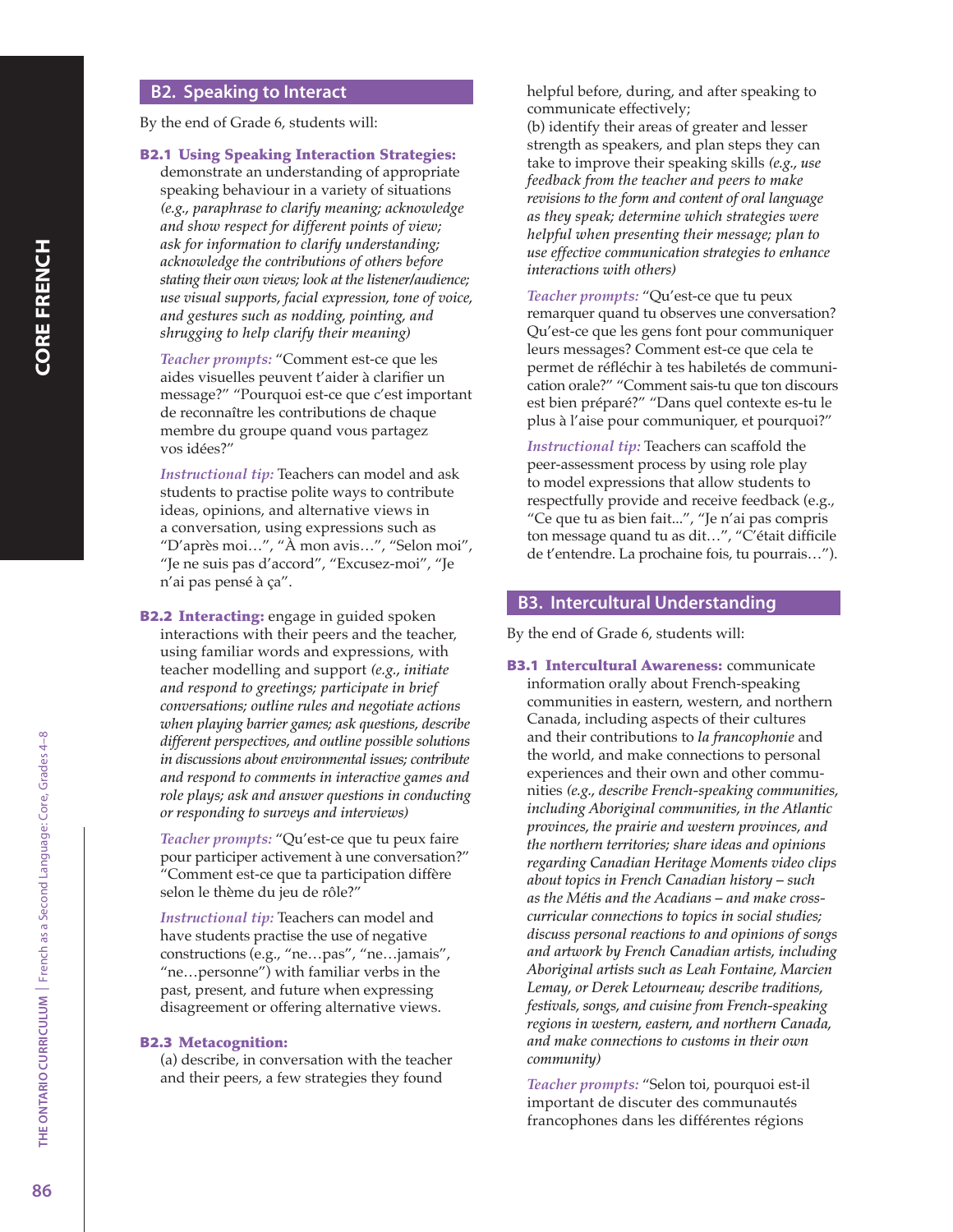du Canada?" "Comment peux-tu communiquer ton opinion en respectant les idées des autres?"

*Instructional tip:* Teachers can model the use of ordinal words or phrases to indicate the order of importance of ideas (e.g., "En premier/premièrement", "Puis/deuxièmement", "Enfin").

#### B3.2 Awareness of Sociolinguistic Conventions:

identify sociolinguistic conventions associated with a variety of social situations in diverse French-speaking communities\* and use them appropriately in spoken interactions *(e.g., use the correct form to refer to the days of the week, the months of the year, and the date and time; use the appropriate form of address – polite/familiar, singular/plural – to suit specific situations; use idiomatic expressions with "avoir" – such as "j'ai besoin de", "tu as chaud", "il a faim", "elle a soif", "nous avons confiance", "vous avez froid", "elles n'ont jamais tort"; use an appropriate form of words to show understanding or lack of understanding – such as "Je comprends", "Je ne comprends pas", "Comment?")*

*Teacher prompts:* "Pourquoi faut-il varier tes salutations et expressions de courtoisie quand tu parles?" "Comment est-ce que les mots et les expressions que tu utilises changent selon la situation (p. ex., formel/informel)?"

*Instructional tip:* Teachers can model expressions of agreement and regret during conversation (e.g., "Bien sûr! Je voudrais manger de la pizza", "Je regrette, mais je dois faire mes devoirs", "J'aimerais bien t'accompagner, mais je dois faire le ménage", "Je suis désolé, mais je dois aller chez le médecin").

\* Students are encouraged to identify examples of usage that is specific to particular regions or communities (e.g., Frenchspeaking communities in eastern, western, and northern Canada) but are not expected to do so.

SPEAKING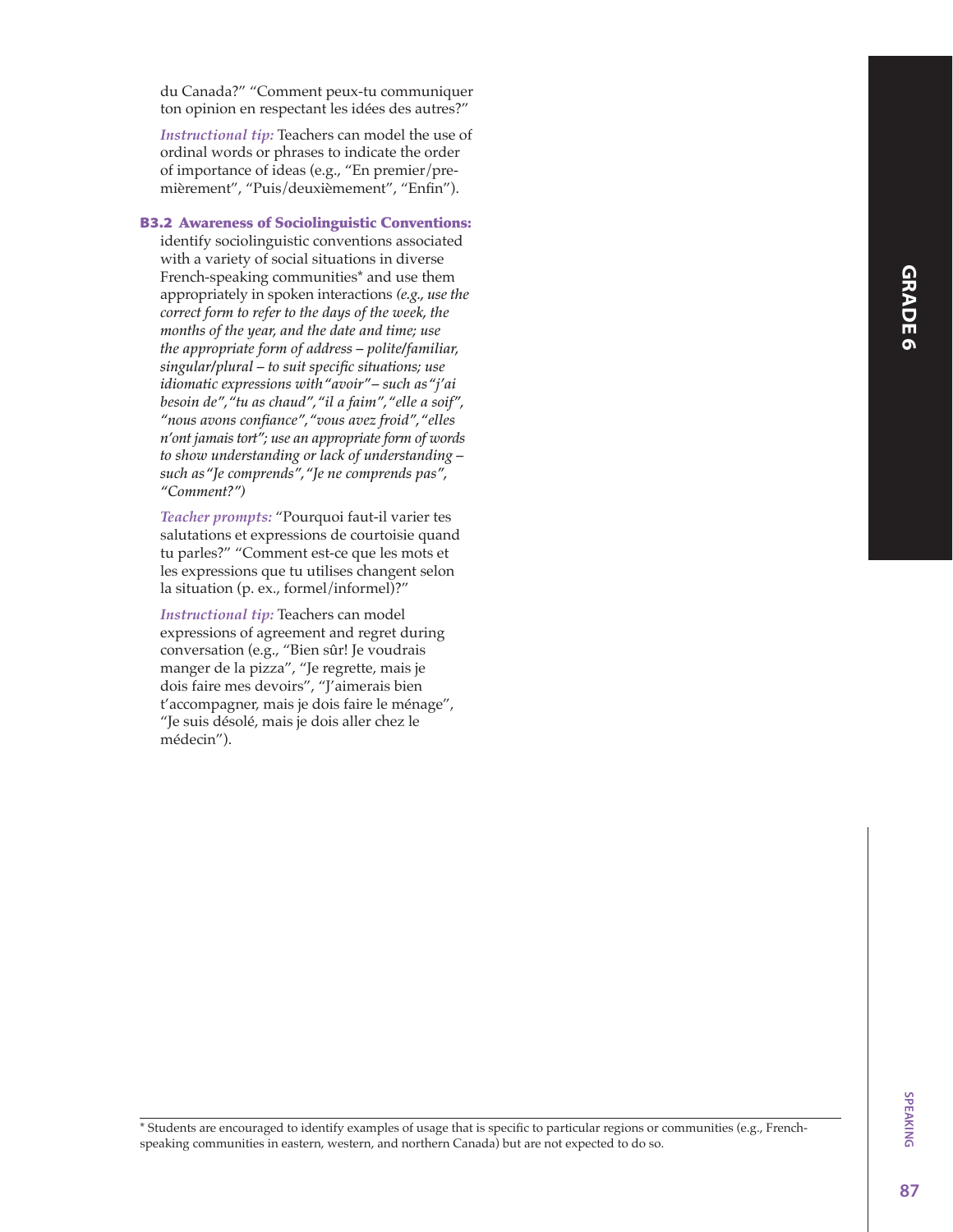# C. READING

# OVERALL EXPECTATIONS

By the end of Grade 6, students will:

- C1. **Reading Comprehension:** determine meaning in a variety of French texts, using a range of reading comprehension strategies;
- C2. **Purpose, Form, and Style:** identify the purpose(s) and characteristics of a variety of adapted and authentic text forms, including fictional, informational, graphic, and media forms;
- C3. **Intercultural Understanding:** demonstrate an understanding of information in French texts about aspects of culture in diverse French-speaking communities and other communities around the world, and of French sociolinguistic conventions used in a variety of situations and communities.

# SPECIFIC EXPECTATIONS

## C1. Reading Comprehension

By the end of Grade 6, students will:

C1.1 Using Reading Comprehension Strategies: identify a few reading comprehension strategies and use them before, during, and after reading to understand texts *(e.g., use titles, captions, illustrations, and knowledge of similar forms to make predictions about a story; use brainstorming to activate prior knowledge about a topic; use visual cues to confirm or clarify details; use semantic [meaning] cues such as prefixes, suffixes, and base words to activate existing knowledge of oral and written language; make connections to personal experience to understand characters' feelings and behaviour; ask questions to clarify meaning)*

*Teacher prompts:* "Comment est-ce que ton expérience personnelle peut t'aider à mieux comprendre le personnage de l'histoire?" "Est-ce que les détails du texte ont confirmé ta prédiction initiale? Comment est-ce que tu vas réviser ou modifier ta prédiction avec ces nouvelles informations?"

*Instructional tip:* Teachers can introduce vocabulary and expressions related to making predictions, such as "Je pense que", "Je prédis que", "Dans le texte…ce que je pense…donc je sais", "J'imagine que", "Je confirme/révise ma prédiction".

C1.2 Reading for Meaning: demonstrate an understanding of French texts containing visuals and familiar names, words, and expressions,

with teacher support as appropriate *(e.g., identify and restate the main idea in a letter from a pen pal, orally or by drawing or writing; read and mime the steps outlined in a classmate's instructions for carrying out a procedure such as making a sandwich or bannock; read and dramatize a story using props; read a restaurant, cafeteria, or powwow vendor's menu and identify items they would like to order; use a graphic organizer to record important information from a text; list questions they have about an issue or character described in a text)*

*Teacher prompts:* "Quels indices dans le texte t'aideront à choisir les accessoires pour jouer le rôle du personnage principal?""Quels détails dans le texte t'aideront à répondre aux idées énoncées dans la lettre ou le courriel?" "Quels mots dans le texte t'aident à créer une image dans ta tête?"

*Instructional tip:* Teachers can draw students' attention to the use of adverbs of time (e.g., "hier", "aujourd'hui", "demain", "aprèsdemain") in the text to determine when events in the story take place.

**C1.3 Reading with Fluency: read texts containing** familiar words and expressions at a sufficient rate and with sufficient ease to demonstrate that they understand the overall sense of the text *(e.g., make reading aloud sound like spoken language, with appropriate expression and emphasis, and pauses, stops, and starts as indicated by the punctuation; identify the same word in different graphic representations – such as on the word wall,*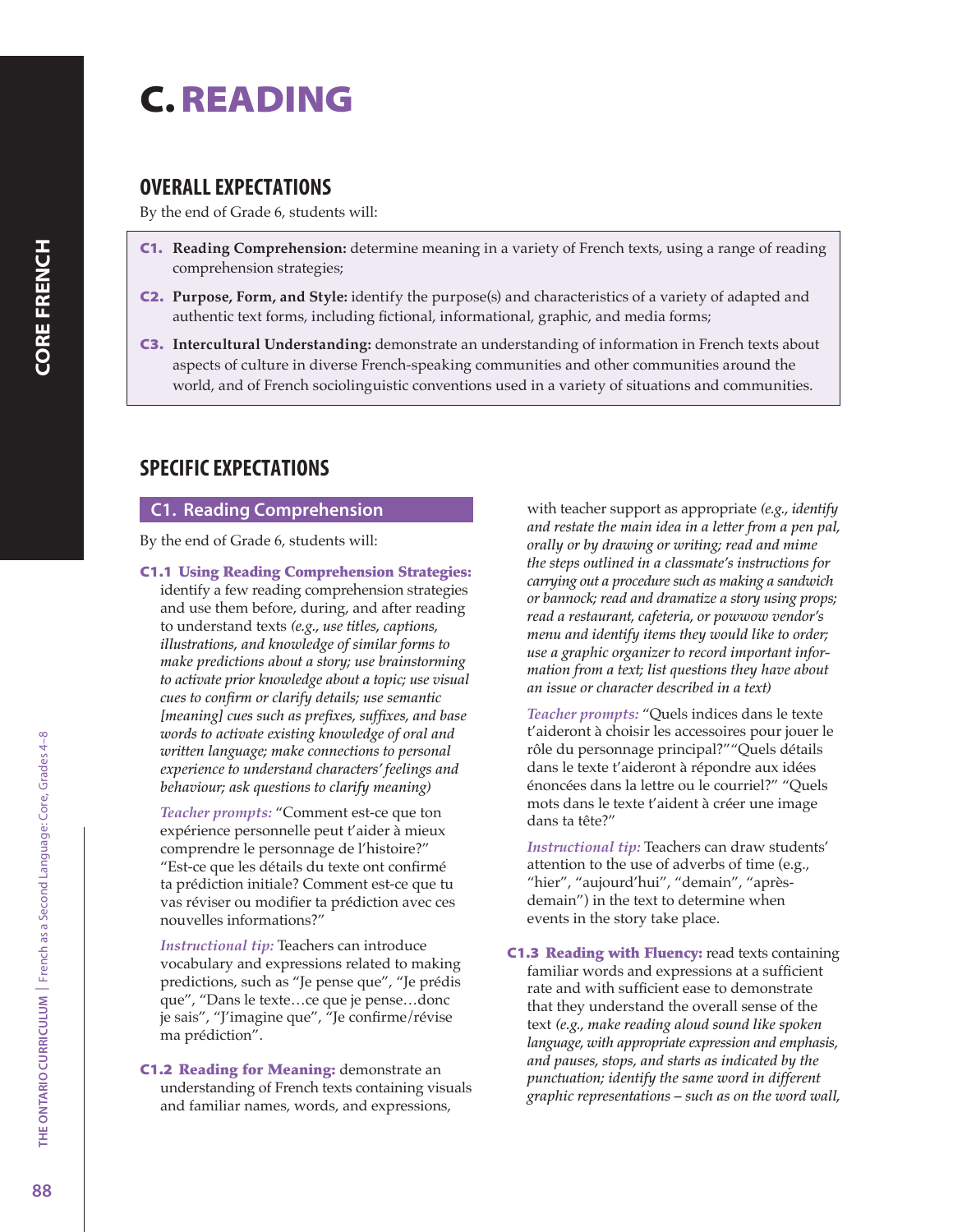*Teacher prompt:* "Pourquoi est-ce que c'est plus facile de lire un texte à propos d'un sujet familier?"

*Instructional tip:* Teachers can encourage students to read aloud with appropriate expression, emphasizing key information or ideas.

C1.4 Developing Vocabulary: use a few vocabulary-acquisition strategies before, during, and after reading to determine or confirm the meaning of new, unfamiliar, or recently learned words *(e.g., develop a bank of sight words using visual dictionaries and personal word lists; develop lists of cognates to expand vocabulary; use memory aids and visualization techniques to consolidate learning of new words; develop lists of words from oral vocabulary and grade-level texts to expand vocabulary; analyse word parts/structures to help determine meaning; compile thematic lists of key concepts to consolidate learning of new words; use a dictionary to expand vocabulary; use new words appropriately in different contexts)*

*Teacher prompts:* "Comment est-ce que le fait d'examiner les parties d'un mot t'aide à mieux comprendre ce dernier (p. ex., préfixe, suffixe)?" "Comment est-ce que le fait de dresser une liste de mots reliés à un thème peut t'aider à consolider l'apprentissage de ces nouveaux mots?"

*Instructional tip:* Teachers can encourage students to create word webs that include nouns, verbs, adjectives, and adverbs related to topics of personal interest.

### C2. Purpose, Form, and Style

By the end of Grade 6, students will:

C2.1 Purposes of Text Forms: identify the purpose(s) of some familiar text forms, including fictional, informational, graphic, and media forms *(e.g.,* "how-to" book – *to describe the equipment and actions for carrying out a procedure;* logo – *to aid in quick recognition or identification of a company or product;* poster – *to present specific information in a striking, memorable way;* catalogue – *to provide information in a systematic, easy-to-retrieve form;* text message – *to share personal experiences, thoughts, and actions;* poem/song – *to express ideas or feelings in vivid, evocative language;* short story – *to entertain and/ or to depict or highlight the significance of imagined events or experiences)*

*Teacher prompts:* "Pourquoi est-il important de lire différents types de textes?" "En quoi l'intention d'un catalogue est-elle différente de celle d'un texte narratif?" "Pourquoi est-il important de comprendre l'intention de chaque type de texte?"

*Instructional tip:* Teachers can introduce students to words and expressions (e.g., "le message", "l'intention", "le point de vue", "la perspective") used in discussions of the author's intended message or theme.

C2.2 Characteristics of Text Forms: identify some characteristics and/or stylistic elements of familiar text forms, including fictional, informational, graphic, and media forms *(e.g.,* poem/song – *rhyming or non-rhyming patterns and use of imagery;* short story/legend – *plot line about resolving a problem or gaining an insight, descriptions of characters and settings;* manual – *numbered steps, diagrams;* recipe – *list of ingredients and quantities, steps in cooking procedure, cooking time, number of servings;* travel brochure – *description of destination sites and activities/events, description of accommodation, maps, contact information;* magazine article – *repetition of key words or phrases, titles, subtitles, text boxes;* flyer – *images and descriptions of products)*

*Teacher prompts:* "Comment est-ce que l'auteur a utilisé les éléments de la poésie pour divertir le lecteur?" "Pourquoi est-il utile d'identifier les caractéristiques d'une recette?" "Comment est-ce que les éléments d'une brochure touristique vont attirer l'attention d'un lecteur?"

*Instructional tip:* Teachers can model the process of identifying the organizational characteristics of various text forms.

### C2.3 Metacognition:

(a) describe, in conversation with the teacher and their peers, a few strategies they found helpful before, during, and after reading to understand texts;

(b) identify their areas of greater and lesser strength as readers, and plan steps they can take to improve their reading skills *(e.g., scan texts to identify the elements of the particular form or unfamiliar words to look up)*

*Teacher prompts:* "Comment est-ce que cette stratégie t'aide à lire en français?" "Quand tu trouves un mot ou une phrase que tu ne connais pas, quelles stratégies est-ce que tu utilises pour comprendre ce que tu lis?" "Qu'est-ce que tu fais pour t'assurer que tu as bien compris le message central du texte que tu as lu?" "Quelle nouvelle stratégie peux-tu essayer pour améliorer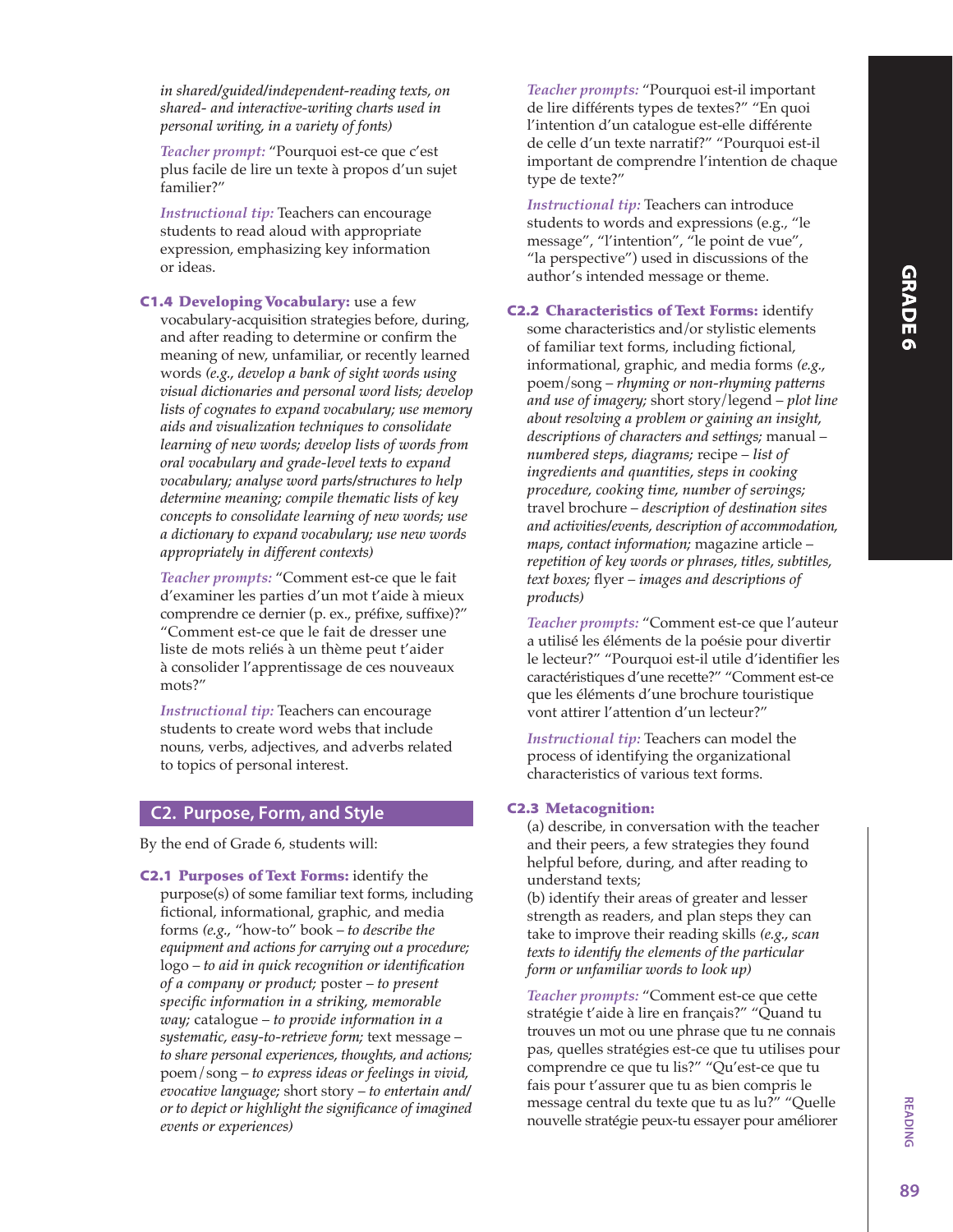ta compréhension?" "Quel genre de texte lis-tu le plus souvent? Pourquoi? Quel genre de texte aimerais-tu lire la prochaine fois?"

*Instructional tip:* Teachers can establish a positive learning environment that promotes reflection and elicits discussion. They can model the use of language that describes the process of reflecting (e.g., "Je pense que…", "Je constate que…", "J'ai découvert…", "J'ai trouvé que…", "Je dois…").

## C3. Intercultural Understanding

By the end of Grade 6, students will:

C3.1 Intercultural Awareness: using information from a variety of French texts, identify Frenchspeaking communities in eastern, western, and northern Canada; find out about aspects of their cultures; and make connections to personal experiences and their own and other communities *(e.g., consult an atlas or website and identify French-speaking communities, including Aboriginal communities, in Atlantic Canada, the prairie and western provinces, and the northern territories; write a sample exchange of letters between Louis and Sarah Riel; identify examples of texts – such as bilingual signs or government brochures – that reflect the status of French as an official language of Canada; read the lyrics and listen to songs by various French Canadian and Aboriginal artists and make comparisons with songs in their own first language; identify examples of French on product labels and street signs, and in newspapers, telephone directories, and websites; identify the traits of heroes in traditional legends such as Ti-Jean and Nanabijou)*

*Teacher prompts:* "Qu'est-ce que le texte a dit à propos de cette communauté?" "Quelles informations présentées dans le texte t'aident à mieux connaître les gens de cette communauté?" "Comment est-ce qu'un organisateur graphique peut t'aider à organiser tes idées clés afin de formuler une réaction à la lecture d'une légende que tu as lue?" "Après avoir fait des recherches sur les aspects culturels des régions francophones de l'est et l'ouest du Canada, quels sont les liens que tu as faits entre ces communautés et la tienne? Quels sont les liens que tu as faits entre ces deux régions?"

*Instructional tip:* Teachers can model the use of expressions for describing their positive feelings about the contributions of various individuals to *la francophonie* (e.g., "Je reconnais", "Je suis fier/fière de", "Je suis impressionné(e)", "Je suis reconnaissant(e) de…").

### C3.2 Awareness of Sociolinguistic Conventions:

identify, in age- and grade-appropriate French texts, examples of sociolinguistic conventions associated with a variety of social situations in diverse French-speaking communities\* *(e.g., the familiar and formal forms of words and expressions used in email messages from social network friends in French-speaking communities across Canada – such as "À la prochaine" versus "Bien à vous"; appropriate ways to invite someone to do something; conventions of a personal or official letter)*

*Teacher prompts:* "Pourquoi est-il important de connaître les expressions courantes qui sont utilisées dans les courriels?" "Pourquoi est-il important de comprendre quand utiliser 'Amitiés' et 'Cordialement' pour finir un courriel?"

*Instructional tip:* Teachers can draw students' attention to various expressions used in extending, accepting, and refusing an invitation, according to the context.

\* Students are encouraged to identify examples of usage that is specific to particular regions or communities (e.g., Frenchspeaking communities in eastern, western, and northern Canada) but are not expected to do so.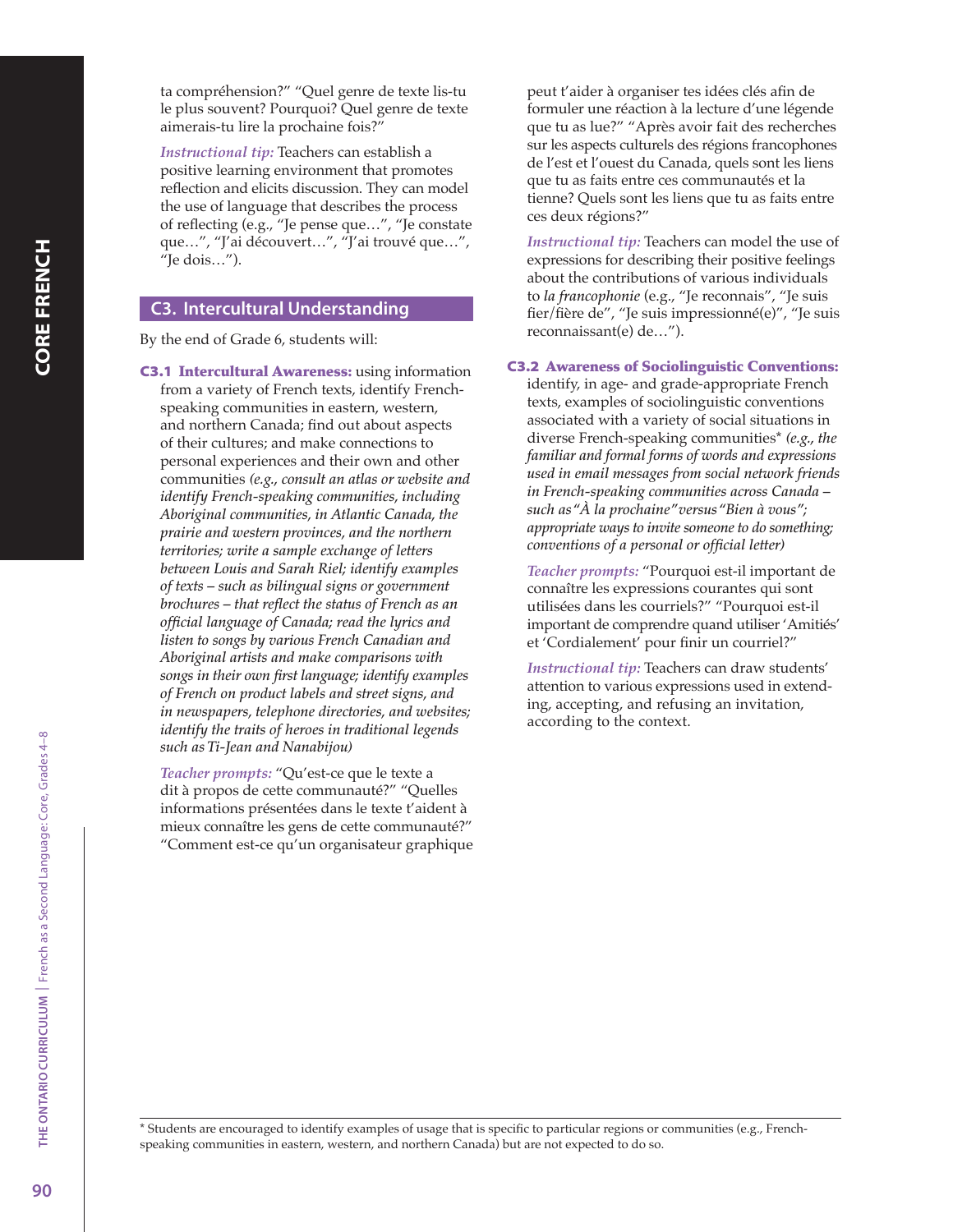# D. WRITING

# OVERALL EXPECTATIONS

By the end of Grade 6, students will:

- D1. **Purpose, Audience, and Form:** write French texts for different purposes and audiences, using a variety of forms;
- D2. **The Writing Process:** use the stages of the writing process including pre-writing, producing drafts, revising, editing, and publishing – to develop and organize content, clarify ideas and expression, correct errors, and present their work effectively;
- D3. **Intercultural Understanding:** in their written work, demonstrate an awareness of aspects of culture in diverse French-speaking communities and other communities around the world, and of the appropriate use of French sociolinguistic conventions in a variety of situations.

# SPECIFIC EXPECTATIONS

## D1. Purpose, Audience, and Form

By the end of Grade 6, students will:

## D1.1 Identifying Purpose and Audience:

determine, with support from the teacher, their purpose in writing and the audience for French texts they plan to create *(e.g., to describe personal activities and interests to the class; to record a schedule of activities in a personal diary; to outline the menu for a class celebration; to describe a fire evacuation route on a poster about school safety for the classroom; to provide a "to-do" list for a smallgroup project; to create a word web describing a character in a story for a class discussion; to add healthy or locally grown foods to the family's weekly shopping list; to teach a friend how to cook a favourite dish; to complete a registration form for summer camp; to describe, for an advertising brochure, a company's socially and environmentally responsible practices; to describe celebrations such as powwows; to describe garments historically worn by Métis and* voyageurs *in the fur trade)*

*Teacher prompts:* "Comment est-ce que tu veux partager tes propres intérêts avec la classe?" "Comment peux-tu expliquer la marche à suivre d'une recette à ton ami?"

**D1.2 Writing in a Variety of Forms:** write a variety of age- and grade-appropriate French texts, applying their knowledge of the basic structural and stylistic elements of each form *(e.g.,* a menu outlining the courses for a traditional Métis family meal or a school event – *subsections for different courses, brief descriptions of dishes with ingredients, illustrations, information about beverage choices;* sequential chart – *columns and rows for entering date/time and type of activity;* brochure – *headings, subheadings, illustrations/graphics, captions, descriptive or explanatory text;* "how-to" manual, such as how to build a traditional canoe – *lists of needed tools and materials, numbered steps, descriptions of techniques, diagrams/illustrations, captions;* email message – *subject line, salutation, closing/signature line)*

*Teacher prompts:* "Pourquoi est-il important de connaître la structure d'une brochure pour rendre un texte écrit plus attirant?" "Quels éléments doivent être inclus dans le message d'un courriel?" "Pourquoi est-il utile de connaître la structure d'un manuel pour expliquer comment sauvegarder un fichier dans un ordinateur?"

*Instructional tip:* Teachers can scaffold students' learning by modelling the use of questions using verbs that express a preference, such as "préférer/aimer/adorer/détester", as well as questions using verbs that express a wish, such as "désirer/espérer/souhaiter/vouloir".

**WRITING**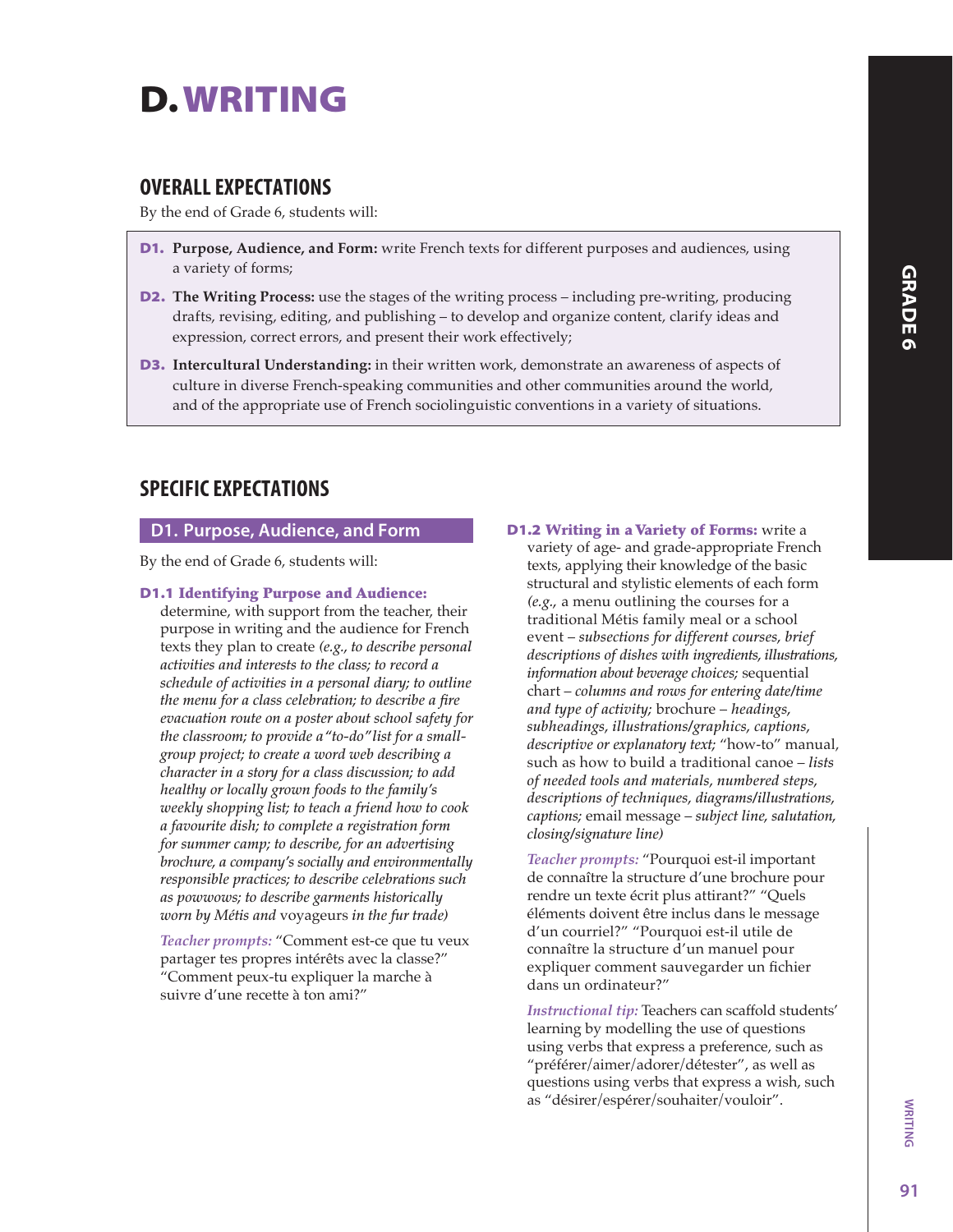### D2. The Writing Process

By the end of Grade 6, students will:

### D2.1 Generating, Developing, and Organizing

**Content:** generate, develop, and organize ideas for writing, using a variety of pre-writing strategies and resources during modelled, shared, guided, and independent writing activities *(e.g., refer to the word wall to identify vocabulary related to a topic; use brainstorming to activate prior knowledge about a topic; identify big ideas/topics for writing from read-alouds and shared reading activities; use print resources, Internet search engines, and assistive technology to research a topic; use peer and teacher feedback to clarify the focus of an idea for writing; use graphic organizers such as timelines and charts to record, sort, and classify information about a topic)*

*Teacher prompts:* "Comment est-ce que les grandes idées d'une activité de lecture partagée peuvent t'aider à développer tes idées pour écrire?" "Comment est-ce qu'un remue-méninges t'aide à activer tes connaissances antérieures et à te donner des idées pour écrire?" "Comment peux-tu utiliser le mur de mots pour trouver le vocabulaire relié au sujet d'un projet d'écriture?" "Quelle stratégie est utile pour toi quand tu planifies tes idées avant d'écrire?" "Comment est-ce que tu organises tes idées pour décrire tes propres intérêts à la classe?" "Comment peux-tu organiser un formulaire d'inscription afin d'obtenir l'information personnelle nécessaire?" "Selon toi, quelle stratégie est la plus utile avant d'écrire?"

D2.2 Drafting and Revising: plan and produce drafts following a model *(e.g., a model of a "how-to" manual or book; examples of pamphlets, brochures, advertisements, and/or logos provided by students; templates for letters, emails, or text messages)*, and revise their writing using a variety of strategies, with teacher support *(e.g., review drafts to determine whether information is presented in the best order and to identify gaps; rewrite, edit, and revise based on teacher and peer feedback and/or an editing checklist provided by the teacher; use a dictionary to monitor word choice)*

*Teacher prompts:* "Pourquoi est-il utile d'utiliser un gabarit pour la première ébauche de ta lettre?" "Comment est-ce qu'une liste de contrôle pour la rédaction peut t'aider à rédiger et raffiner ton travail écrit?"

#### *Instructional tips:*

(1) Teachers can instruct students in the use of expressions such as "C'est nécessaire de…",

"Il est important de…", "Il faut/Il ne faut pas…" plus the *infinitif* as a way to highlight ideas they wish to emphasize.

(2) Teachers can remind students to use connecting and/or transitional words (e.g., "et", "parce que", "aussi") to clarify the relationships between ideas in their written work.

D2.3 Producing Finished Work: make improvements to their written work, using knowledge of some of the conventions of written French *(e.g., spell familiar words correctly; verify that they have used the appropriate prepositions to indicate direction and location; verify that they have used appropriate endings to indicate the masculine or feminine form; verify that they have used the correct preposition with the verb to suit the context – as in "jouer à" for playing a sport versus "jouer de" for playing a musical instrument)*, and use a few elements of effective presentation to produce a polished product for publication *(e.g., graphics, borders and shading, different text sizes and colours)*

*Teacher prompts:* "Quels outils peux-tu utiliser pour vérifier l'orthographe des mots familiers?" "Pourquoi est-il important de savoir quelles prépositions utiliser lorsqu'on parle des différents moyens de transport (p. ex., à pied, en autobus)?" "Comment est-ce que tu peux incorporer des illustrations dans ton produit final pour appuyer ton message?"

#### D2.4 Metacognition:

(a) describe, in conversation with the teacher and their peers, some strategies they found helpful before, during, and after writing; (b) identify their areas of greater and lesser strength as writers, and plan steps they can take to improve their writing skills *(e.g., act on teacher and peer feedback to identify information gaps; record writing successes and challenges in a personal journal; use a class-developed anchor chart to provide feedback to a partner; share and discuss with peers revision strategies that they find useful)*

*Teacher prompts:* "Comment est-ce que le fait de consulter ton journal te permet de choisir une stratégie appropriée?" "Comment est-ce que le fait de donner de la rétroaction à un ami te permet de réfléchir à ton apprentissage?" "Comment vas-tu incorporer la rétroaction